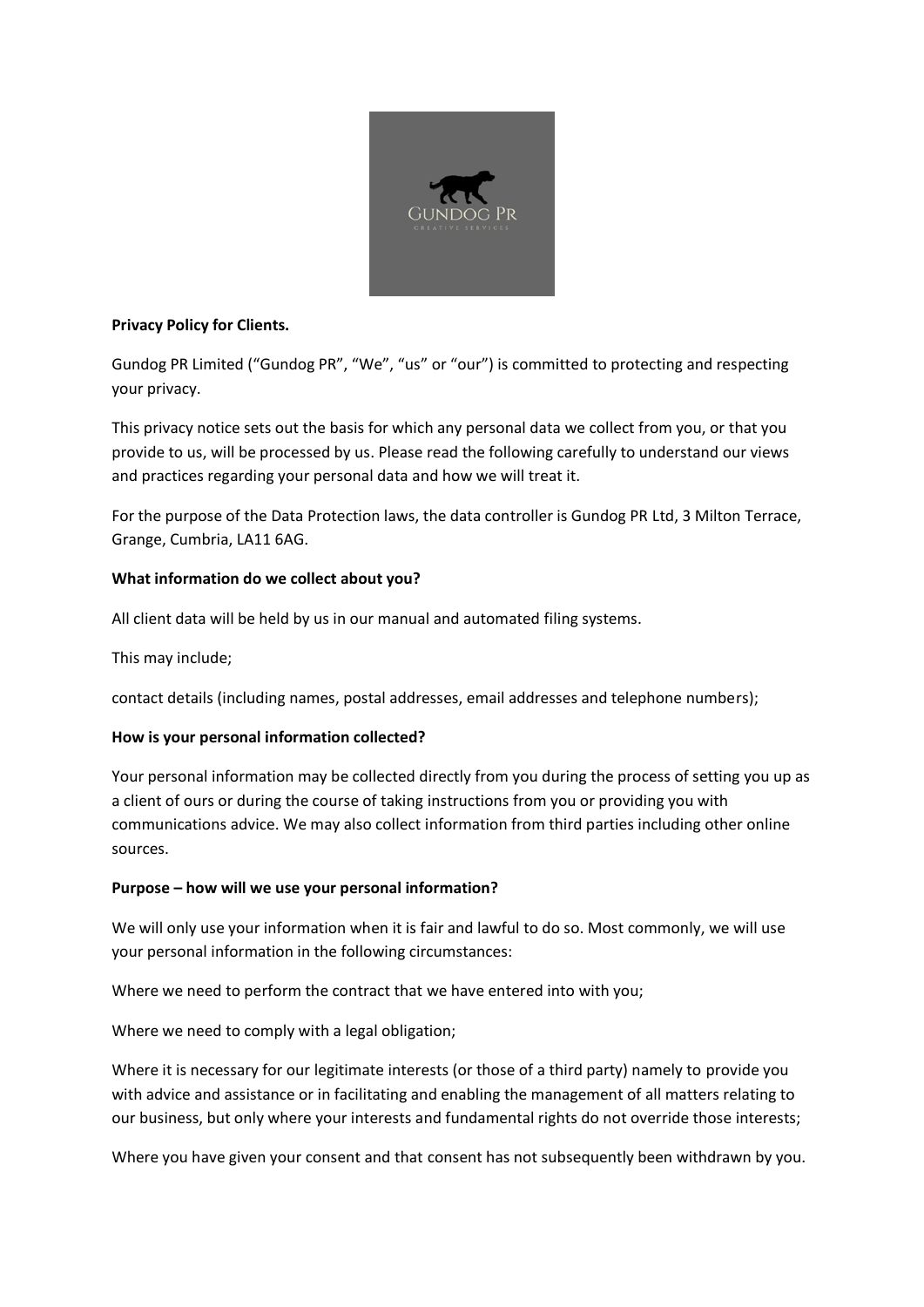We may also use your personal information in the following circumstances, which are likely to be rare:

Where we need to protect your interests (or someone's interests).

Where it is needed in the public interest.

The situations where we will process your personal data are listed below:

to fulfil our contract with you;

to provide you with our services;

to provide you with information about our services;

to invite you to events or seminars that may be of interest to you;

to provide you with updates about the marketplace and other topics that may be of interest to you;

for marketing and advertising purposes;

for intra group transfer or transfers to third party administrators for administration purposes; and

the enforcement of legal claims including debt collection including via out-of-court procedures.

#### **Disclosure of data.**

We may share your personal information with third parties, where this is reasonably necessary, for the purposes set out in the policy. Third parties may include third-party service providers (including contractors and agents), law enforcement agencies and any member of our group, which means our subsidiaries, our ultimate holding company and its subsidiaries, as defined in section 1159 of the UK Companies Act 2006. We may also disclose your personal information with other third parties, for example in the context of the possible sale or restructuring of the business.

Data may also be disclosed if we are under a duty to share your personal data in order to comply with any legal obligation, or in order to enforce or apply our terms of business and other agreements from time to time; or to protect the rights, property, or safety of Gundog PR, our clients, or others. This includes exchanging information with other companies and organisation for the purposes of fraud protection and credit risk reduction.

#### **Transfer and storage of data outside the EU.**

The personal information you provide to us may be transferred and stored outside of the EEA for the purposes of carrying out administration and other functions necessary to provide our services to you. Any personal information transferred will receive an adequate level of protection as required by the Data Protection laws. Third parties will only process your personal information on our instructions and in the agreement that the information is kept secure and confidential.

Where any transfer is made to a third party supplier (for example to someone that we have outsourced an administrative function to or a provider of storage) outside of the EEA and the European Commission has not made an adequacy decision in relation to the laws of that country we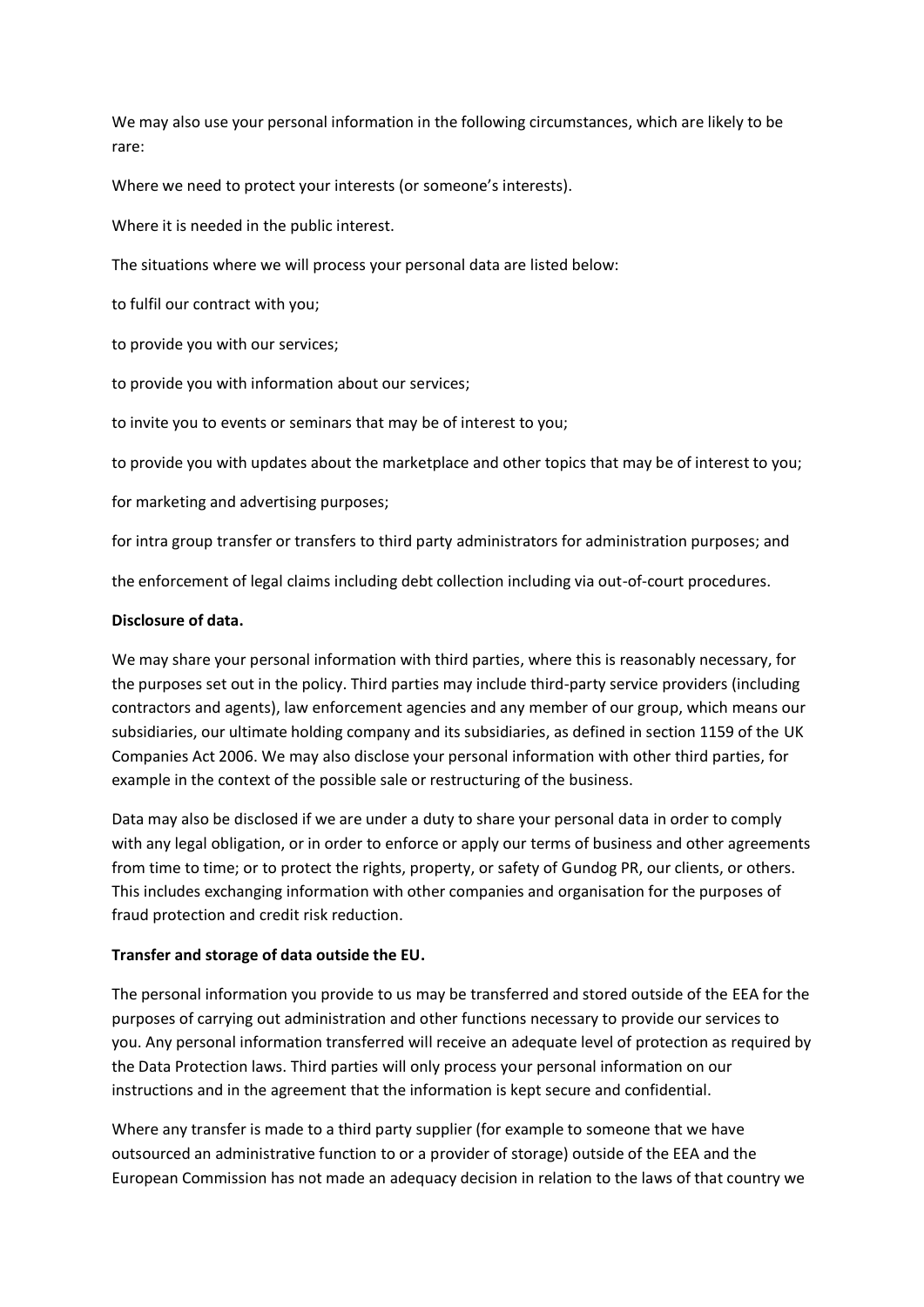will ensure that appropriate safeguards are in place prior to any transfer of your data. Those safeguards are likely to consist of either the use of standard data protection clauses adopted or approved by the European Commission or transfer to a US based recipient which is a member of the EU-US Privacy Shield self-certification arrangement or an equivalent regime.

Where any transfer is made to another lawyer, adviser or expert witness outside of the EEA we will usually do this on the basis that the transfer is necessary for the performance of our contract with you.

### **Data Subject Rights.**

Under certain circumstances, you have the right to:

Access your information.

You are entitled to request access to the information we hold about you (known as a 'data subject access request'). You are entitled to receive a copy of the personal information we hold about you and to check that it is being lawfully processed.

Correct your information.

If the information we hold for you is incomplete or incorrect, you have the right to request a correction.

Request erasure.

Where there are no reasons for continuing the processing of your personal information, you are able to request the removal or deletion of the personal information.

Object to processing.

Where the firm relies on legitimate interest for the processing of your personal information, or for the purposes of direct marketing, you have the right to object to the processing.

Request the restriction of processing.

You are entitled to request for a suspension for the processing of your personal information, for example, if you are awaiting the reasons for the processing of the information or require us to establish its accuracy.

Transfer your personal information.

You are able to request the transfer of your personal information to another party.

It is important that the personal information we hold for you is accurate and up to date. If you would like to review, verify, correct or request erasure of your personal information, object to the processing of your person data or request that we transfer a copy of your personal information to another party, please contact [info@gundogpr.co.uk](mailto:info@gundogpr.co.uk)

**No fee.**